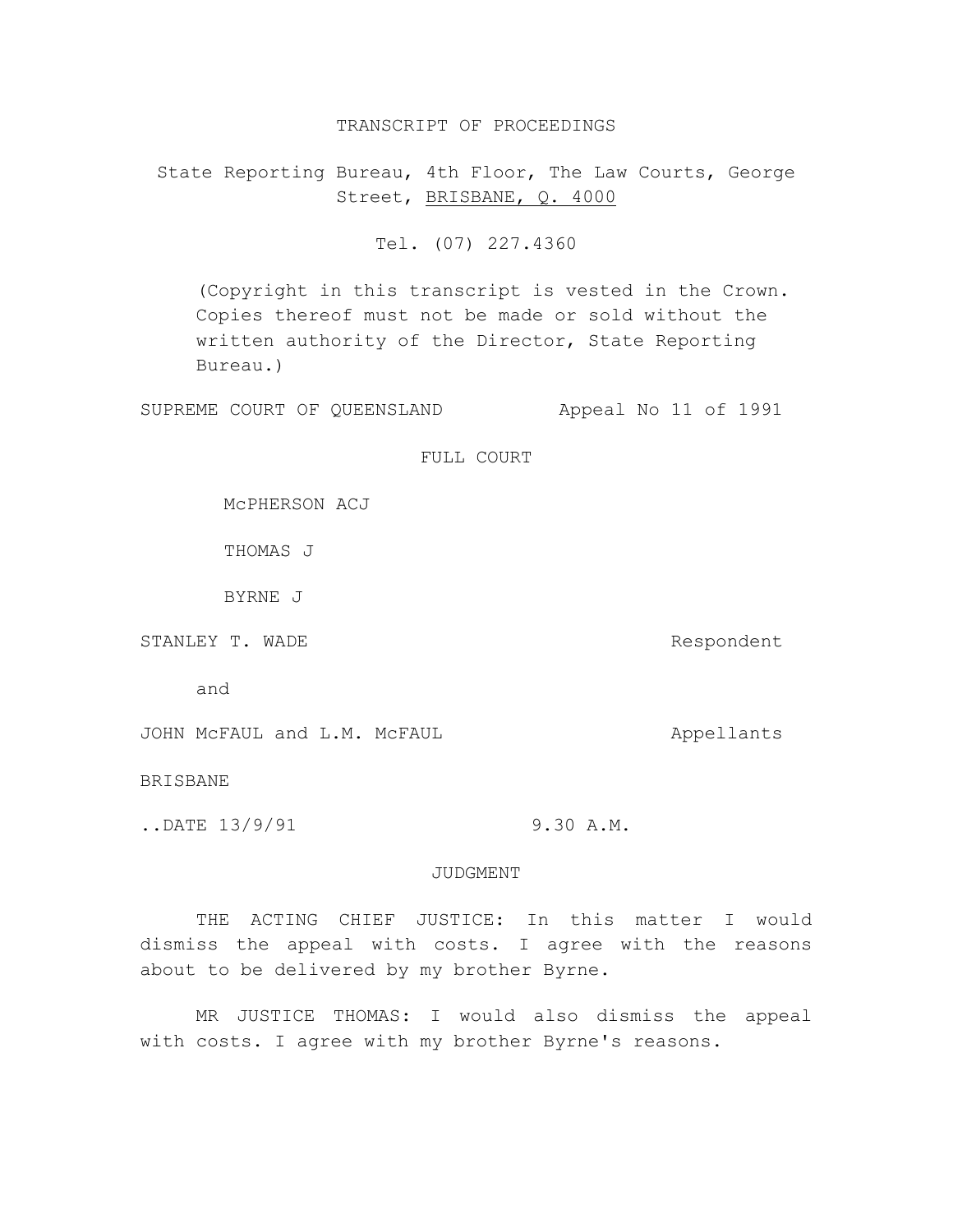MR JUSTICE BYRNE: I agree with the orders proposed by the Acting Chief Justice. I publish my reasons.

THE ACTING CHIEF JUSTICE: The order is: appeal dismissed with costs.

-----

IN THE SUPREME COURT OF QUEENSLAND Appeal No. 11 of 1991

FULL COURT

 $\overline{\phantom{a}}$  , where  $\overline{\phantom{a}}$  , where  $\overline{\phantom{a}}$  , where  $\overline{\phantom{a}}$ 

BETWEEN:

STANLEY T WADE (Plaintiff) Respondent

AND:

JOHN MCFAUL and L.M. MCFAUL (Defendants) Appellants

McPHERSON ACJ

THOMAS J

BYRNE J

Reasons for judgment delivered by Byrne J on 13th September 1991. McPherson ACJ and Thomas J agreeing with the reasons of Byrne J. All concurring as to the order.

 $\overline{\phantom{a}}$  , where  $\overline{\phantom{a}}$  , where  $\overline{\phantom{a}}$  , where  $\overline{\phantom{a}}$ 

"APPEAL DISMISSED WITH COSTS."

 $\overline{\phantom{a}}$  , where  $\overline{\phantom{a}}$  , where  $\overline{\phantom{a}}$  , where  $\overline{\phantom{a}}$ 

 $\overline{\phantom{a}}$  , where  $\overline{\phantom{a}}$  , where  $\overline{\phantom{a}}$  , where  $\overline{\phantom{a}}$ 

IN THE SUPREME COURT OF QUEENSLAND Appeal No. 11 of 1991

Before the Full Court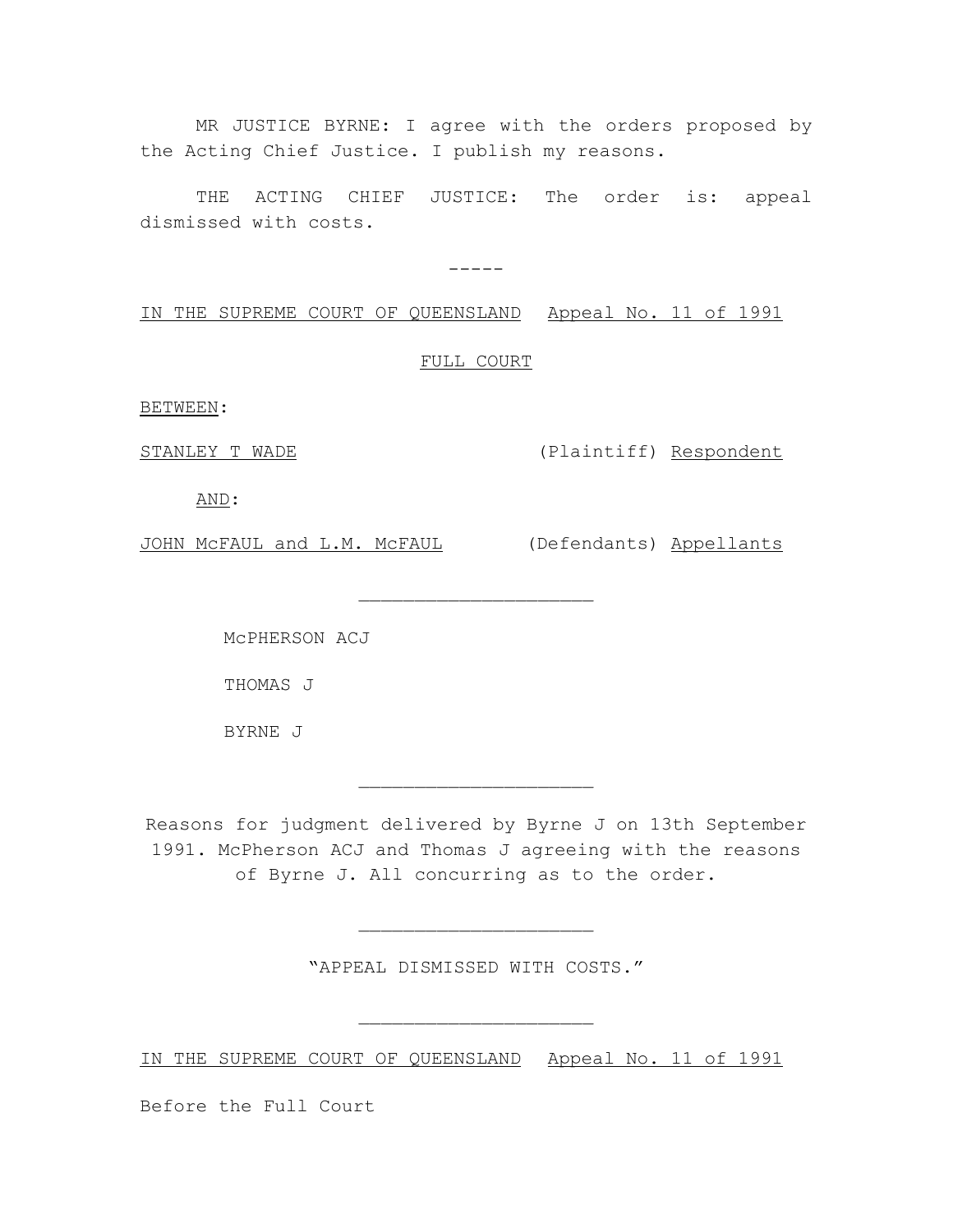Mr Justice McPherson A.C.J.

Mr Justice Thomas

Mr Justice Byrne

### BETWEEN:

STANLEY T. WADE (Plaintiff) Respondent

AND:

JOHN McFAUL and L.M. McFAUL (Defendants) Appellants

# JUDGMENT - BYRNE J.

Delivered the 13th day of September 1991

## CATCHWORDS:

| Counsel:    | D.J. McGill for appellant                                                        |
|-------------|----------------------------------------------------------------------------------|
|             | P.R. Dutney Q.C. and P.J. McHugh for<br>respondent                               |
| Solicitors: | Andrew P. Abaza for appellant<br>Primrose Couper Cronin Rudkin for<br>respondent |
| Hearing     | 13 and 15 August 1991                                                            |
| dates:      |                                                                                  |
| IN THE      | Appeal No. 11 of 1991<br>SUPREME COURT OF QUEENSLAND                             |

BETWEEN:

STANLEY T. WADE (Plaintiff) Respondent

AND:

JOHN McFAUL and L.M. McFAUL (Defendants) Appellants

## JUDGMENT - BYRNE J.

Delivered the 13th day of September 1991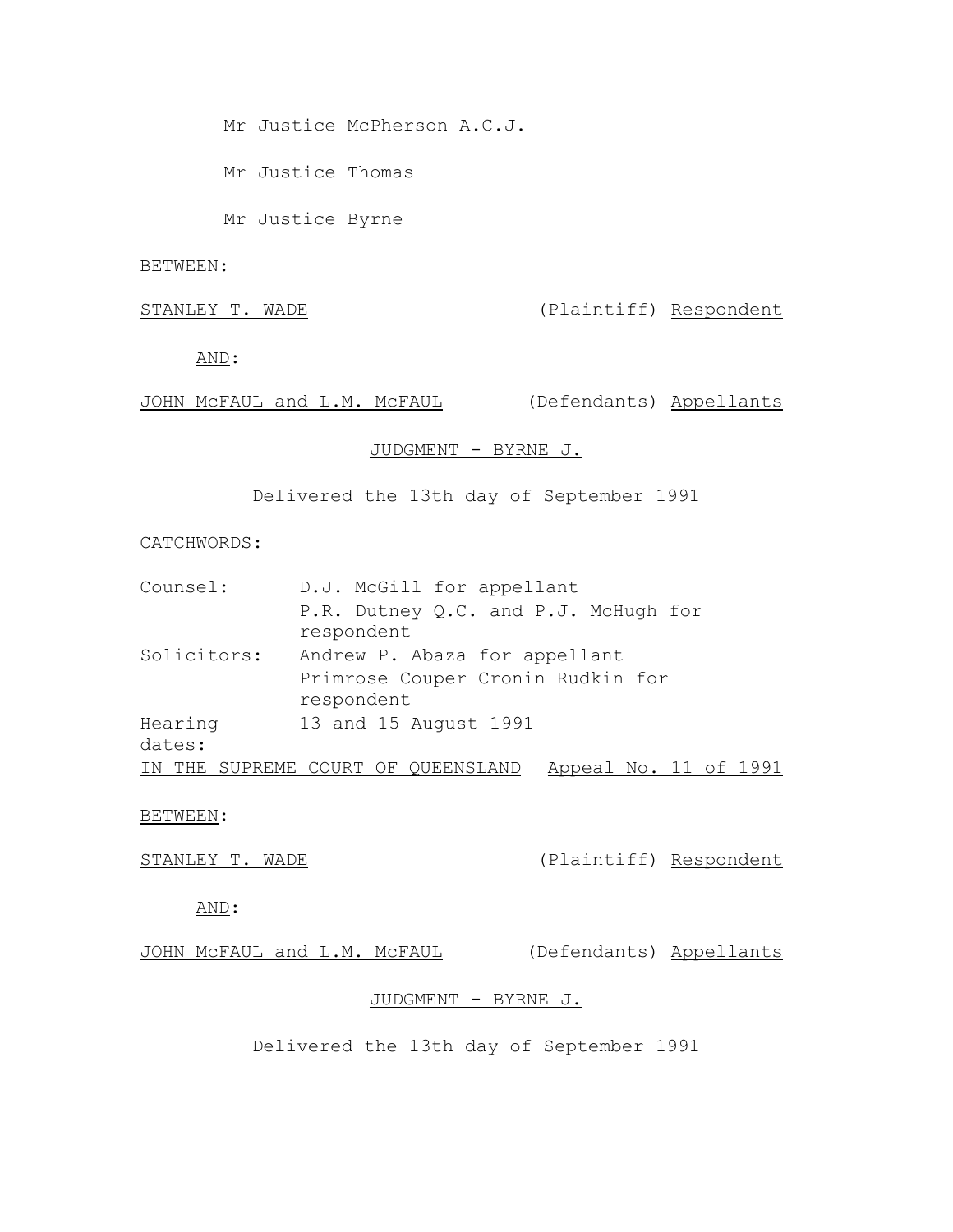This appeal is concerned essentially with conclusions of fact reached after a trial in the Southport District Court in which the respondent obtained judgment for \$156,475.35 being moneys owing on a cartage contract, and interest.

The litigation arose out of a supply of fill to the "Sun Village" site at Benowa. The respondent is an earthmover with more than 40 years experience in that business. The appellants and the respondent had submitted tenders for the earthworks construction. Before doing so they agreed orally that, if the appellants' tender were accepted, the appellants would "sub-let the carting of the material" to the respondent. The appellants' tender was successful

The respondent succeeded at trial in establishing an entitlement to the balance (\$132,957.38) of his \$587,957.38 claim for delivery of overburden, sand, select fill and roadbase. The appellants' counter-claim, which was founded on a contention that the respondent's rate of delivery failed to comply with the cartage contract, was dismissed.

## Three challenges

There are two disputes as to the terms of the parties' oral contract. One relates to the rate of performance by the respondent. The other concerns a variation resulting from a request by Mr McFaul to provide overburden from the respondent's own pit. The remaining issue relates to the learned trial judge's finding that the respondent had sufficiently proved the quantities of earth and fill delivered to the site.

## Variation to increase the price

The parties initially agreed that the respondent would supply overburden at a price of  $$4.15/m<sup>3</sup>$  "loose measure on truck". It was anticipated that the fill would be taken from the Hymix quarry located about 10km from the development. Shortly afterwards, the developer decided to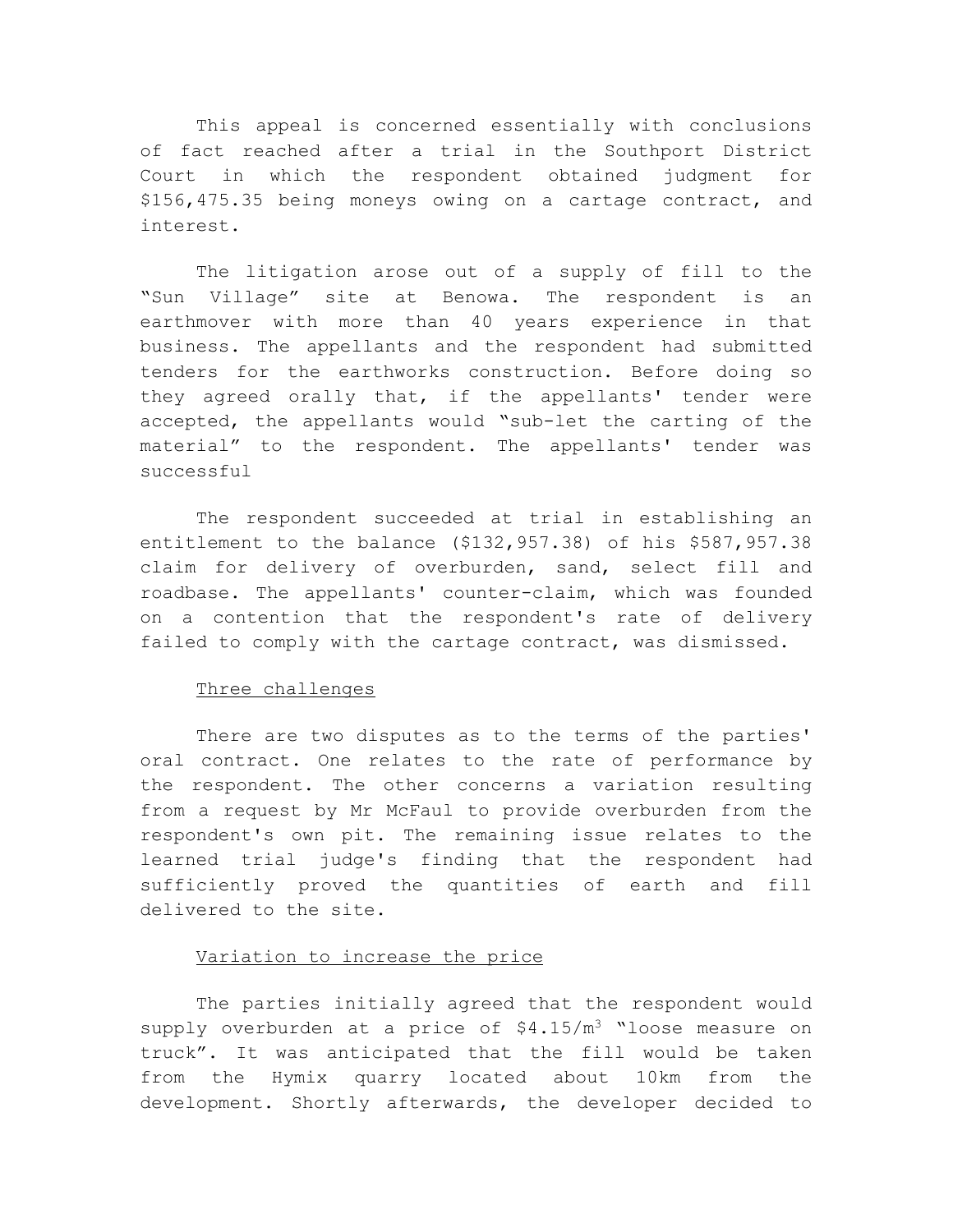place "fines" over the Hymix fill. Reedy Creek was the nominated source for this additional material. The parties struck a price of  $$4.30/m<sup>3</sup>$  for the respondent to supply it.

The contest in relation to price concerns  $37,021$  m<sup>3</sup> of overburden, drawn from the respondent's own quarry, charged at \$4.30/m<sup>3</sup>. The challenge to the judge's finding "that there was, in effect, an agreement" by Mr McFaul to pay that price was based on a contention that there was no evidence to support it. The respondent alleged an oral variation resulting from a request to supply the product.

The learned trial judge described the respondent's evidence concerning this variation as "somewhat vague". The respondent initially said that he had discussed supplying material from his quarry with Mr McFaul who, the respondent testified, "knew the quality was right and agreed to accept it." When the subject of agreement on price was first broached in evidence, the respondent could not recall having specifically mentioned the price he proposed to charge to supply this different product. However, when the matter was raised in cross-examination, the respondent said that when Mr McFaul asked him to supply from his own pit, the respondent had "quoted the same price as we were getting from Reedy Creek" -  $$4.30/m<sup>3</sup>$ . This testimony was supported by Mr McFaul who recalled that the respondent had suggested a price of  $$4.30/m^3$ . Mr McFaul also acknowledged that he had accepted the respondent's invoices at that price without comment and conceded that his conduct was such that the respondent was likely to have believed that the quoted price of  $$4.30/m<sup>3</sup>$  for the fill from his quarry had been accepted.

The appellants sought to avoid paying the extra  $15c/m<sup>3</sup>$ substantially in reliance on a contention that Mr McFaul did not use words expressly assenting to the new price. "I'd never agreed to \$4.30", he said. Mr McFaul may not have actually voiced his acceptance of the respondent's proposal. But his conduct, viewed objectively, sufficiently evinced an acceptance of the respondent's proposal to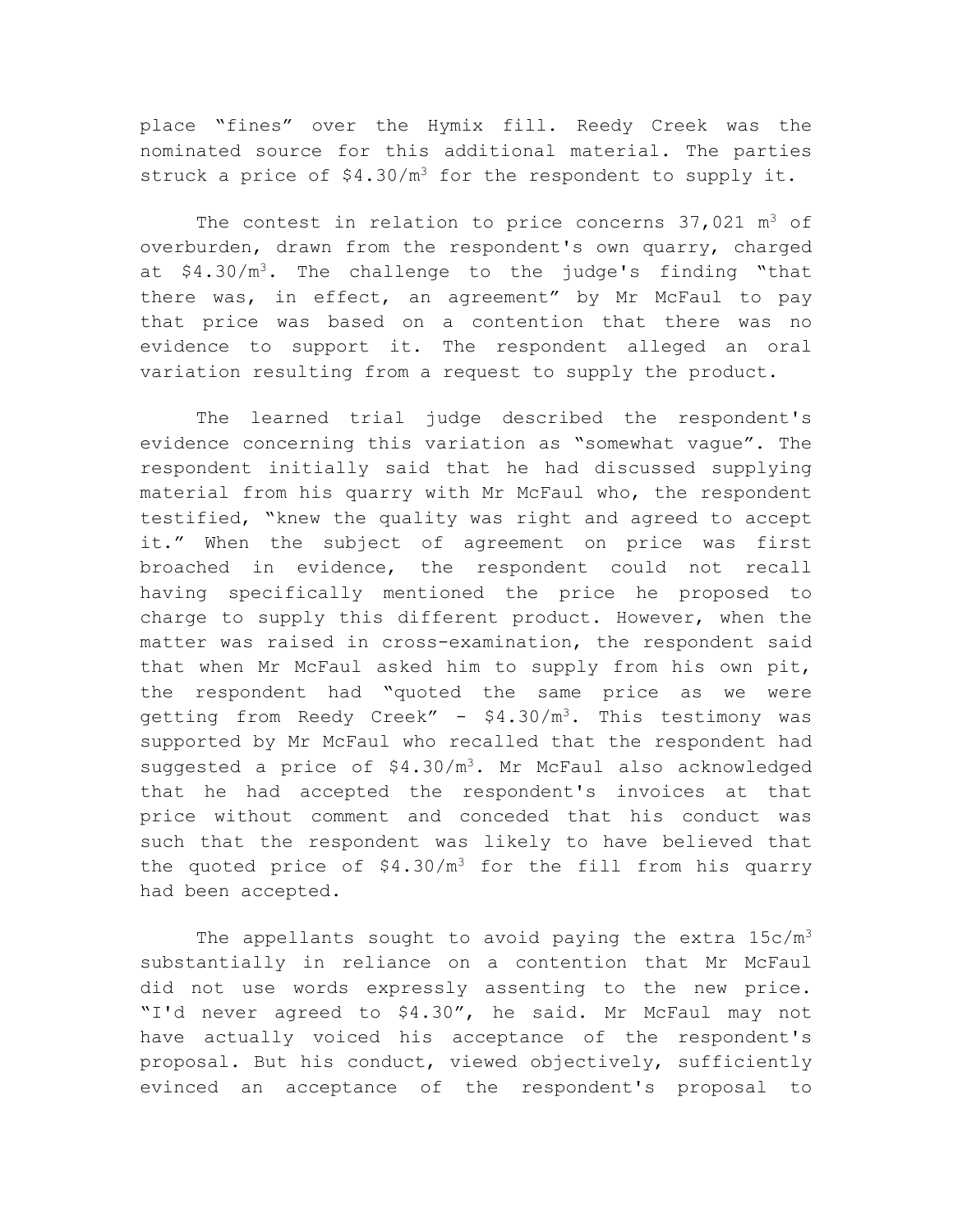charge at the quoted rate. Any secret hopes Mr McFaul entertained that he might in future negotiate for a lower price are not to the point. His conduct plainly created the appearance of consensus on the new, higher price. The contract was, as his Honour found, varied by the parties to provide for delivery of overburden from the respondent's pit at the rate of  $$4.30/m<sup>3</sup>$ .

## Rate of supply

The appellants' counter-claim set up two alternative cases founded on the respondent's failure to deliver the overburden at a daily rate of  $1,800$  m<sup>3</sup>. The appellants initially pleaded that the oral agreement included an express term that delivery would be at a rate of not less than  $1,800$  m<sup>3</sup> daily. The pleading was later amended to allege that delivery would be (i) at a reasonable rate; or (ii) at such a rate as would enable the defendants to complete their contract with the developer within 20 weeks. The amendment also set up that a daily delivery rate of  $1,800$  m<sup>3</sup> was both reasonable and required to facilitate completion of the earthworks within 20 weeks.

There was conflict whether there was an express agreement concerning a supply rate. This was Mr McFaul's testimony:

"Was there any discussion about the contract? The time limit on the contract?-- Yes, we discussed the time limit. We agreed it was fairly tight but it could be done.

Was there any further discussion about what was to be done in relation to the time limit?-- It was discussed we would require an amount of approximately  $1,800$  m<sup>3</sup> per day to finish the contract in the 20 weeks time limit, taking into consideration the stripping and clearing that had to be done." .

The respondent, whose evidence was preferred in this as in other respects, denied such a conversation.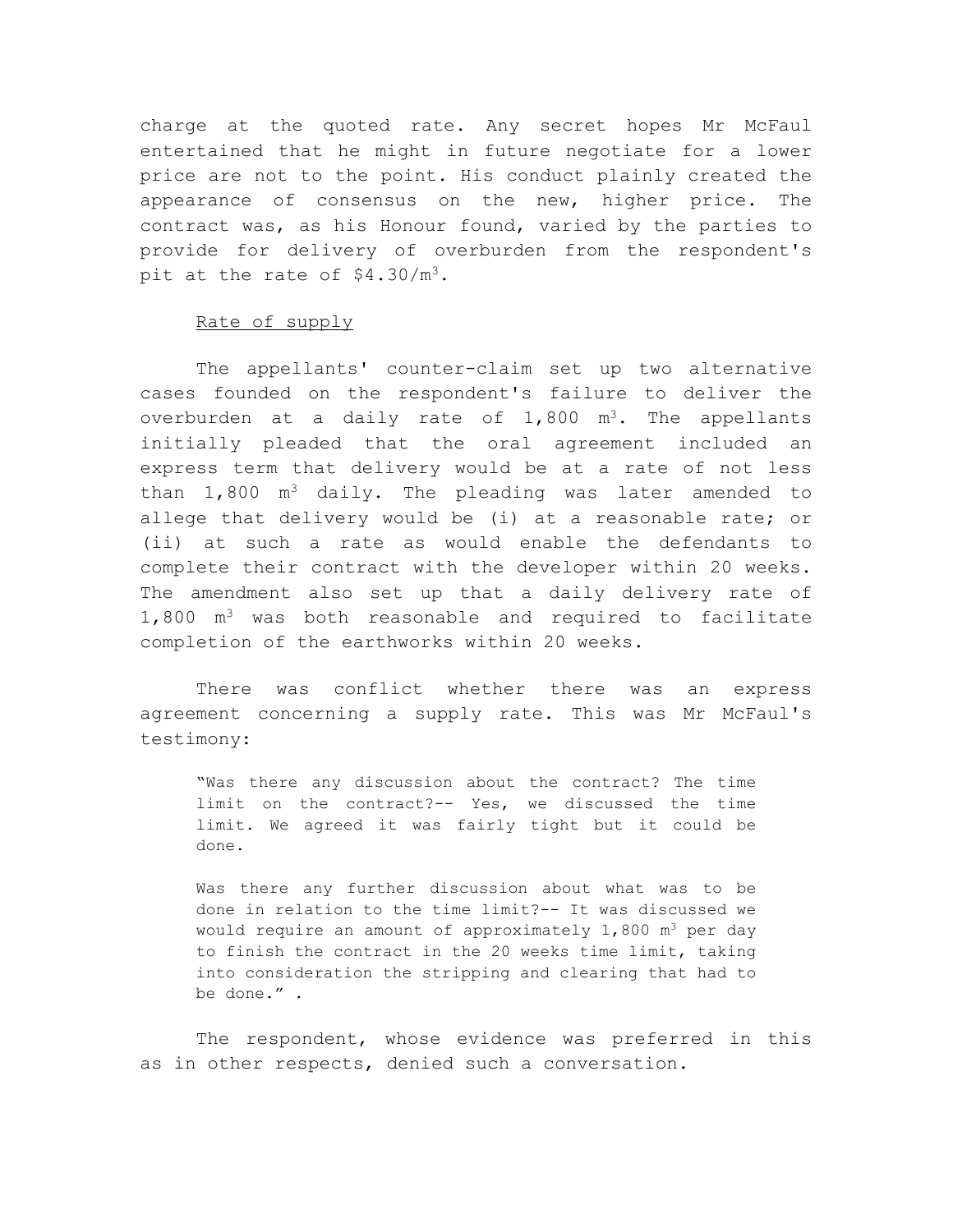Now, there was nothing inherently implausible in the respondent's account of the pre-contractual negotiations. He said he did not know what time had been fixed for completion by the appellants' contract with the developer. He testified that the arrangement was that he was to continue to supply until the appellants directed him to stop. And in cross-examination Mr McFaul agreed to the suggestion that "basically Mr Wade's agreement ... was simply for him to keep dumping until you told him to stop". These considerations support his Honour's finding that there was no express agreement as to a delivery rate. However, when expressing a preference for the respondent's testimony on this topic, his Honour remarked that "it is significant that at no time did Mr McFaul, or anyone on his behalf, complain to the plaintiff about any delay in the delivery of the material". This was said to be an important mistake. The respondent, who acknowledged that there were problems at times with Hymix's ability to supply the needed fill from the quarry, was confronted in cross-examination with the suggestion that "Mr McFaul was regularly complaining about slow deliveries on your part". The respondent answered "I think he was": a concession which appears inconsistent with his Honour's remarks on absence of complaint. Those remarks, however, may have been intended only to convey that the evidence did not disclose any complaint that the respondent was not adhering to a delivery rate of  $1,800$  m<sup>3</sup> daily. Mr McFaul said that there were only five days on which more than  $1,800$  m<sup>3</sup> were carted. However, the extent of his evidence concerning complaints about the rate of performance was limited to this:

"Did you complain to Mr Wade about the rate of delivery?- - On numerous occasions."

In my opinion, the remark about absence of complaint is not a sufficient justification for interfering with the finding that there was no such express agreement as to delivery rate as the appellants alleged.

Nor was the learned trial judge persuaded that a term should be implied providing for a daily delivery rate of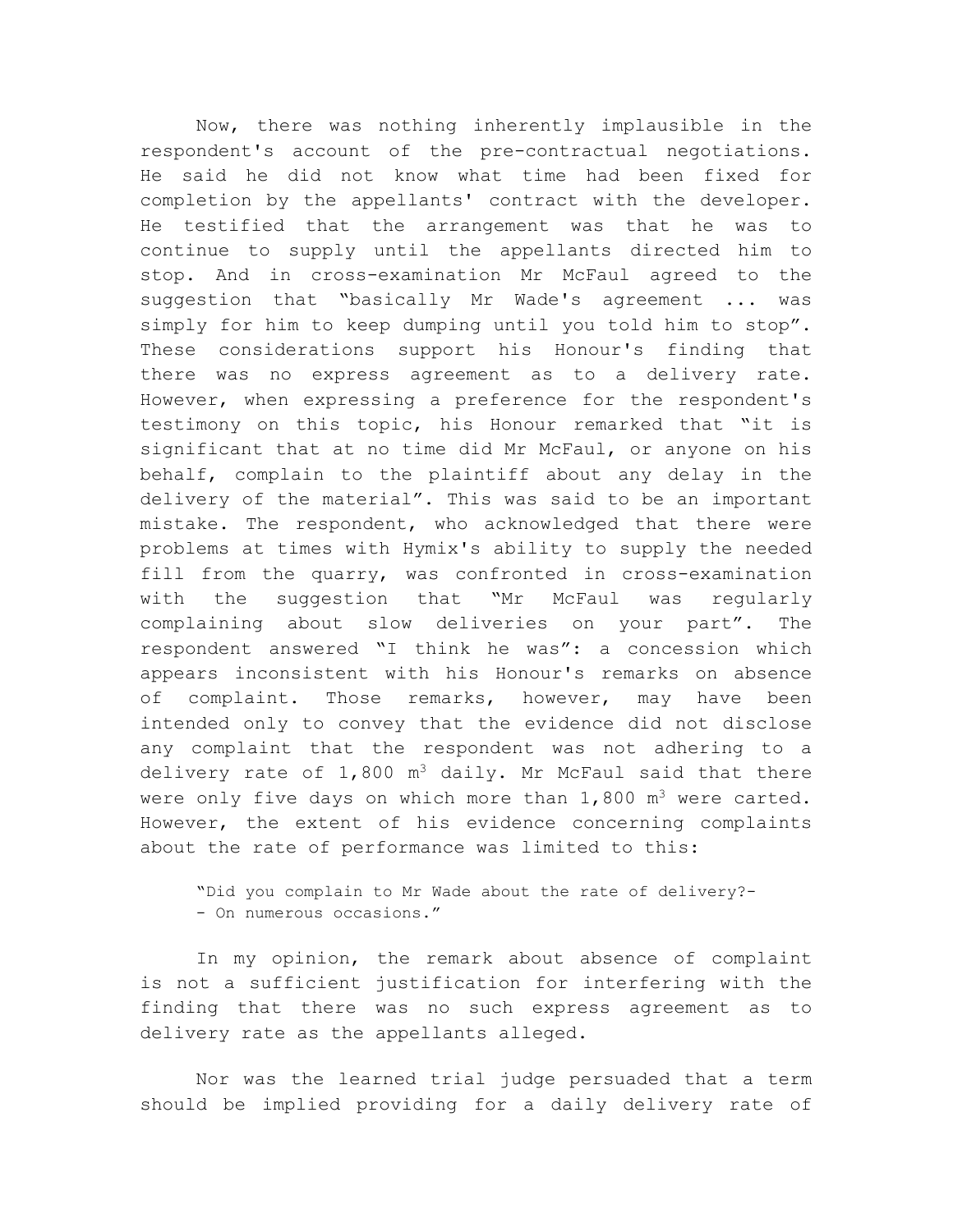$1,800$  m<sup>3</sup>. I agree with his conclusion that the implication of such a term was not required to give this contract business efficacy: cf. Australian Meat Industry Employees' Union v. Frugalis [1990] 2 Qd.R. 201, 206-207. There may have been an expectation that the appellants would obtain all the fill from the respondent: and he too may well have been optimistic that he would be asked to supply all the sand and overburden required for the project. But neither those facts nor any other feature of the case disclose an implied promise that the appellants would not purchase some of their requirements elsewhere or an obligation on the respondent's part to deliver all fill the appellants required. The evidence, in short, did not reveal that by the contract the respondent had a right and a duty to deliver all the fill the appellants required. In these circumstances, the conclusion that no term should be implied to the effect that a daily (or average daily) rate of  $1,800$  m<sup>3</sup> was required was correct. Accordingly, the counterclaim failed.

# Quantity

The remuneration was by reference to a rate per cubic metre of uncompacted material. The respondent adduced evidence showing that he had supplied from the Hymix quarry, Reedy Creek and his own pit a total of  $134,314$  m<sup>3</sup> of overburden and from the Pacific Hotel site  $4,294$  m<sup>3</sup> of sand. The figures were based on volumes attributed to each truck load. The appellants contended that no more than  $110,598$  m<sup>3</sup> of overburden and 2,367  $m^3$  of sand was supplied. Their figures were based on calculations from estimates of the quantity of fill in its compacted state at the conclusion of the appellants' earthworks contract.

The respondent did not accept that it was possible to estimate the loose measure carried by the trucks from an assessment of the volume of compacted material. There were, he said, too many points of potential inaccuracy in this exercise. This view, which the learned trial judge accepted, was supported by a consulting engineer, Mr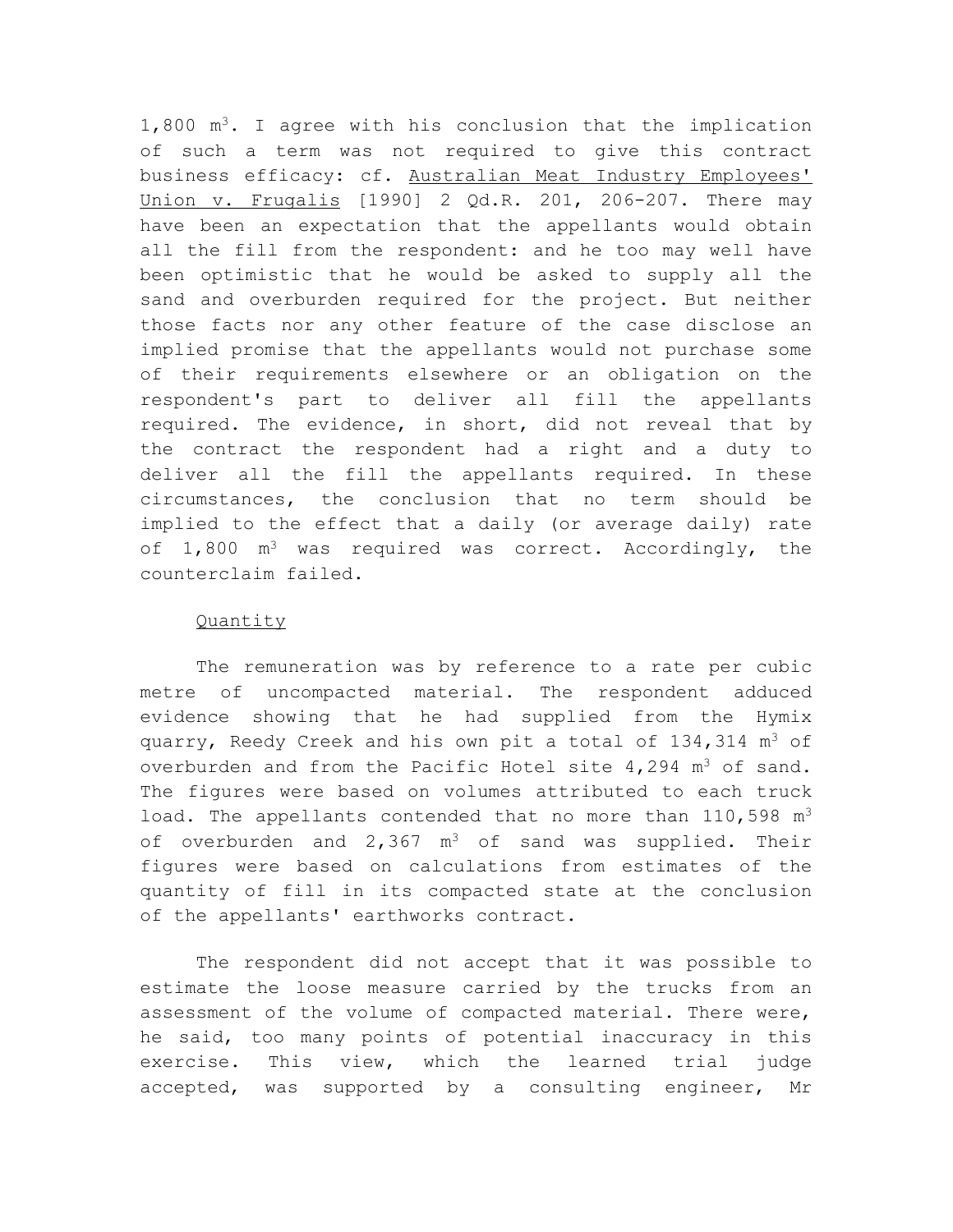Marshall, who preferred to ascertain the quantity of fill delivered to the site by reference to delivery dockets containing the drivers' estimates of the quantities carried. Mr Marshall considered this approach more accurate than the theoretical calculations advanced for the appellants. Before considering Mr Marshall's criticisms, the respondent's system of recording deliveries should be mentioned.

Deliveries began in May 1988 and continued for six months. More than 7,000 truck loads were delivered. In the first few weeks, when the source of the overburden was the Hymix quarry, the cartage charges were invoiced by reference to weight of the product carried rather than its volume. This method was unlikely to give rise to much dispute because the quarry had weighing facilities and Mr McFaul was given certificates showing the quantities carried. Later on, the respondent began invoicing by reference to volume. The new method was consistent with the original agreement but it did involve a measure of estimate and therefore some scope for unreliability.

The respondent calculated the volume of uncompacted material using a mathematical formulae he justified by experience: tonnage was divided by 1.5 to produce the number of cubic metres. This calculated volume was then written onto delivery dockets carried by the drivers to the site. The dockets were signed by the appellants' employees to acknowledge receipt of the quantities stated on them. These dockets were then used by the respondent to invoice the appellants at the agreed prices.

During the six months or so the overburden and sand were being delivered, not once did the appellants or their staff dispute that the actual quantities delivered to the site were as stated in the delivery dockets. Moreover, noone was called for the appellants at the trial to depose to having signed a delivery document with a reservation about its accuracy in identifying the volume of fill carried. Nor was there evidence adduced to dispute the number of truck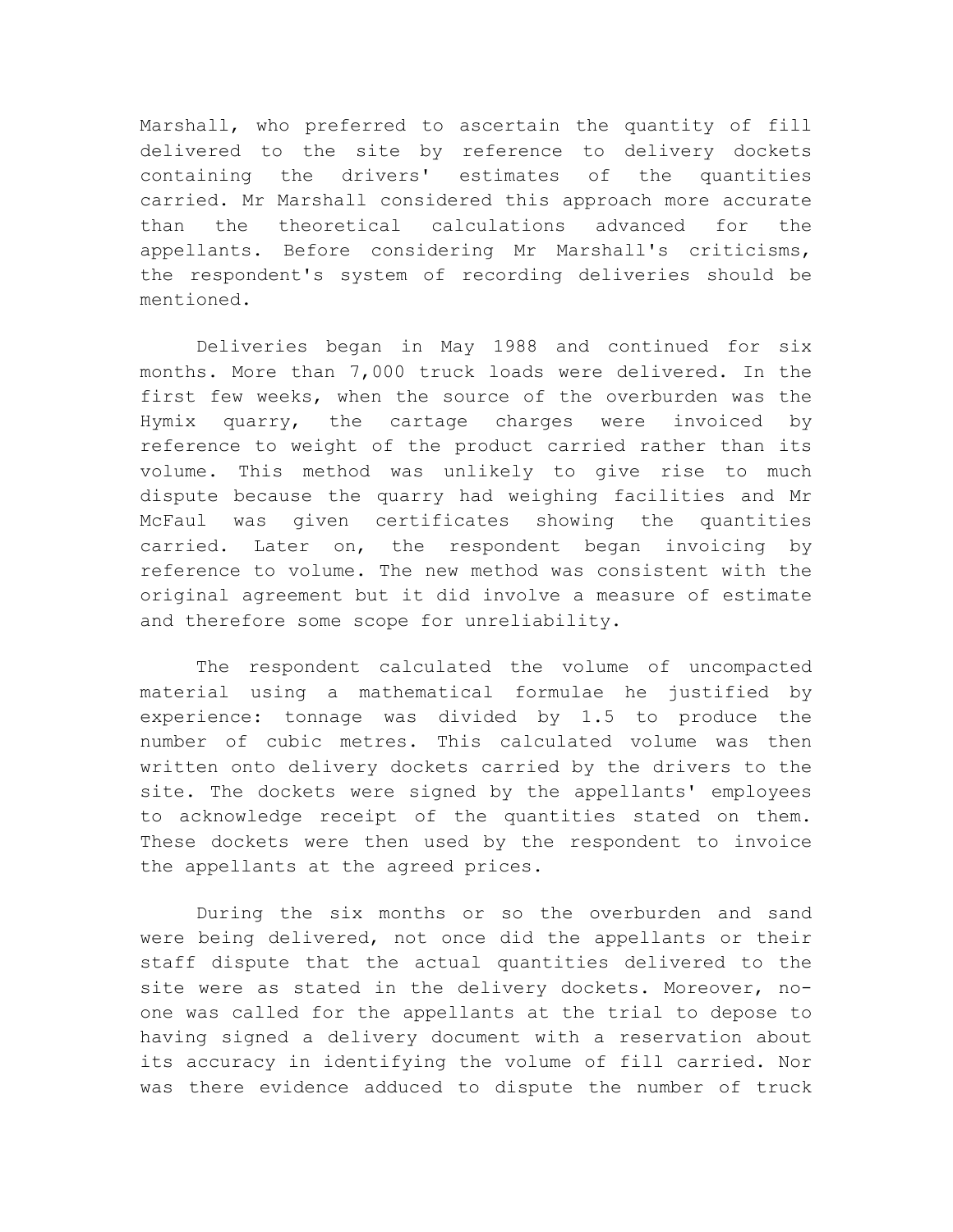loads claimed for. In the six months the respondent supplied the fill, Mr McFaul, although an experienced contractor, had no suspicions that the quantities of earth and sand delivered were less than those charged for. He became worried about this possibility only after the surveyors and engineers made some calculations once the earthworks were compacted.

Competing with the respondent's case were theoretical measures. One involved working back from a particular volume of compacted fill to predict a volume of loose material, using a compaction factor. Another was an attempt to ascertain the weight of the material delivered to the site using information derived from soil tests. Mr Marshall did not accept either of these approaches, both of which suggested that the loose volume of earth delivered was less than  $111,000$  m<sup>3</sup>. They were, as his Honour categorised them, theoretical calculations based on insufficient, uncertain or inherently imprecise data.

Mr Marshall identified several factors which could account for the discrepancy between the amount indicated by working back from a particular volume of compacted fill, using a compaction factor. These included over-compaction by the appellants, consolidation of existing material during filling (requiring more fill), additional fill being required to compensate for shrinkage of clayey materials and losses from the site as fines blew away or when material was pushed into the sub-soil during compaction. Mr Marshall considered that the bulking of the fill was the prime reason for the difference between the quantity delivered and the solid volume as it had been calculated from the survey work.

The second method of calculation was based on an estimate of the volume of compacted material and its density as derived from soil tests. The method involved inserting a known volume of sand in place of material extracted from a dug hole. The exercise assumed that the volume of the sample extracted was equivalent to the known